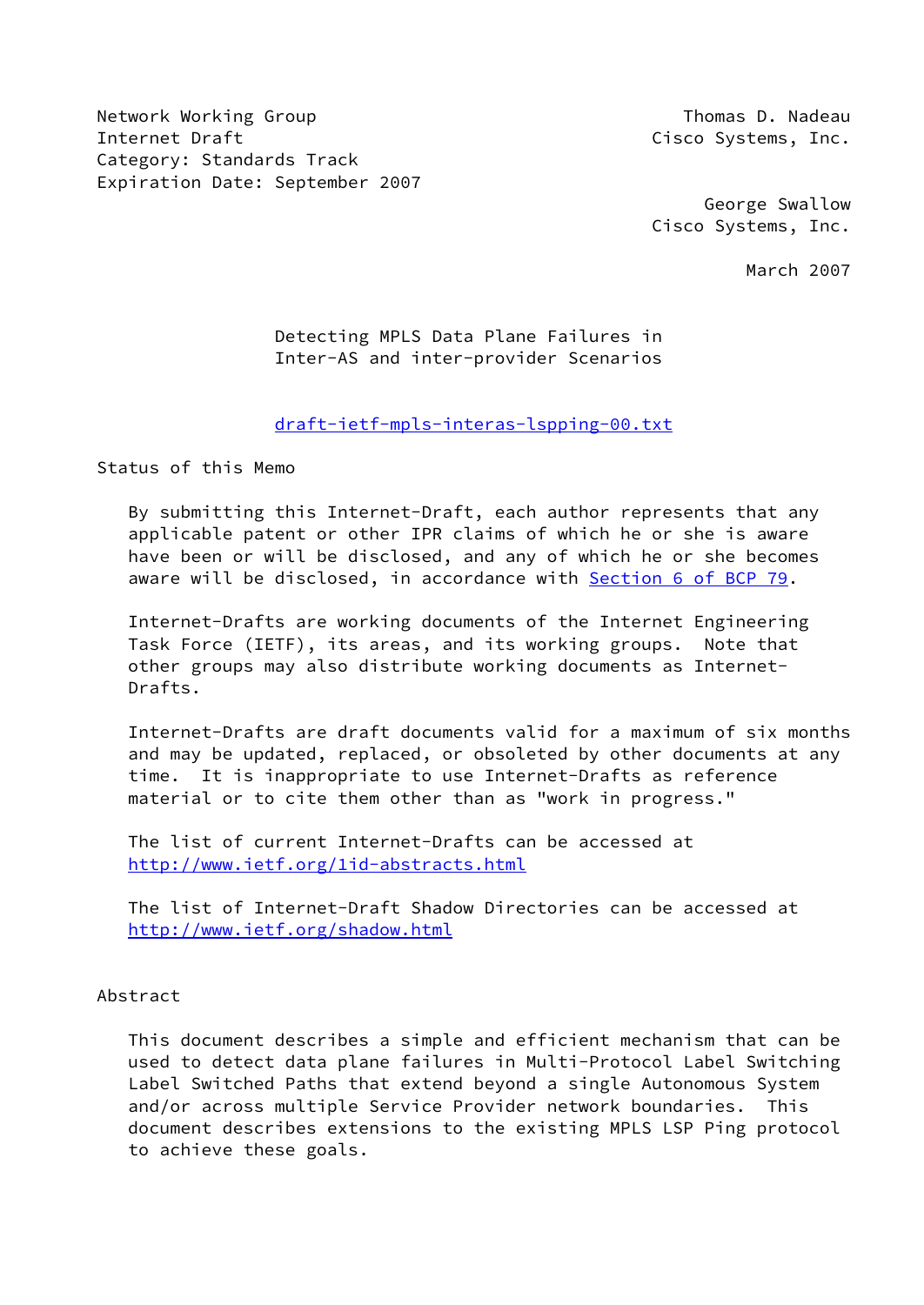# Internet Draft [draft-ietf-mpls-interas-lspping-00.txt](https://datatracker.ietf.org/doc/pdf/draft-ietf-mpls-interas-lspping-00.txt) March 2007

# Contents

| $\overline{\mathsf{I}}$ |                                          | $\overline{3}$  |
|-------------------------|------------------------------------------|-----------------|
| $\overline{2}$          |                                          | $\overline{3}$  |
| 2.1                     | Conventions used in this document        | $\overline{3}$  |
| 2.2                     |                                          | $\overline{3}$  |
| 2.3                     | Acronyms                                 | $\overline{4}$  |
| $\overline{3}$          | Structure of This Document               | $\overline{4}$  |
| $\overline{4}$          |                                          | $\overline{4}$  |
| $\overline{5}$          |                                          | $\overline{5}$  |
| 5.1                     |                                          | $\overline{5}$  |
| 5.1.1                   |                                          | $\overline{1}$  |
| 5.1.2                   |                                          | $\underline{8}$ |
| 5.1.3                   | Visited ASBR Address Stack               | 9               |
| $6 \overline{6}$        |                                          | 11              |
| $\overline{7}$          |                                          | 11              |
| 7.1                     | Adjustments to Outgoing Labels           | 12              |
| 7.2                     |                                          | 12              |
| $\underline{8}$         |                                          | 14              |
| 9                       |                                          | 14              |
| 9.1                     | Message Types, Reply Modes, Return Codes | 14              |
| 9.2                     |                                          | 15              |
| 10                      |                                          | 15              |
| 10.1                    |                                          | 15              |
| 10.2                    |                                          | 15              |
| 11                      |                                          | 16              |
| 12                      |                                          | 16              |
|                         |                                          |                 |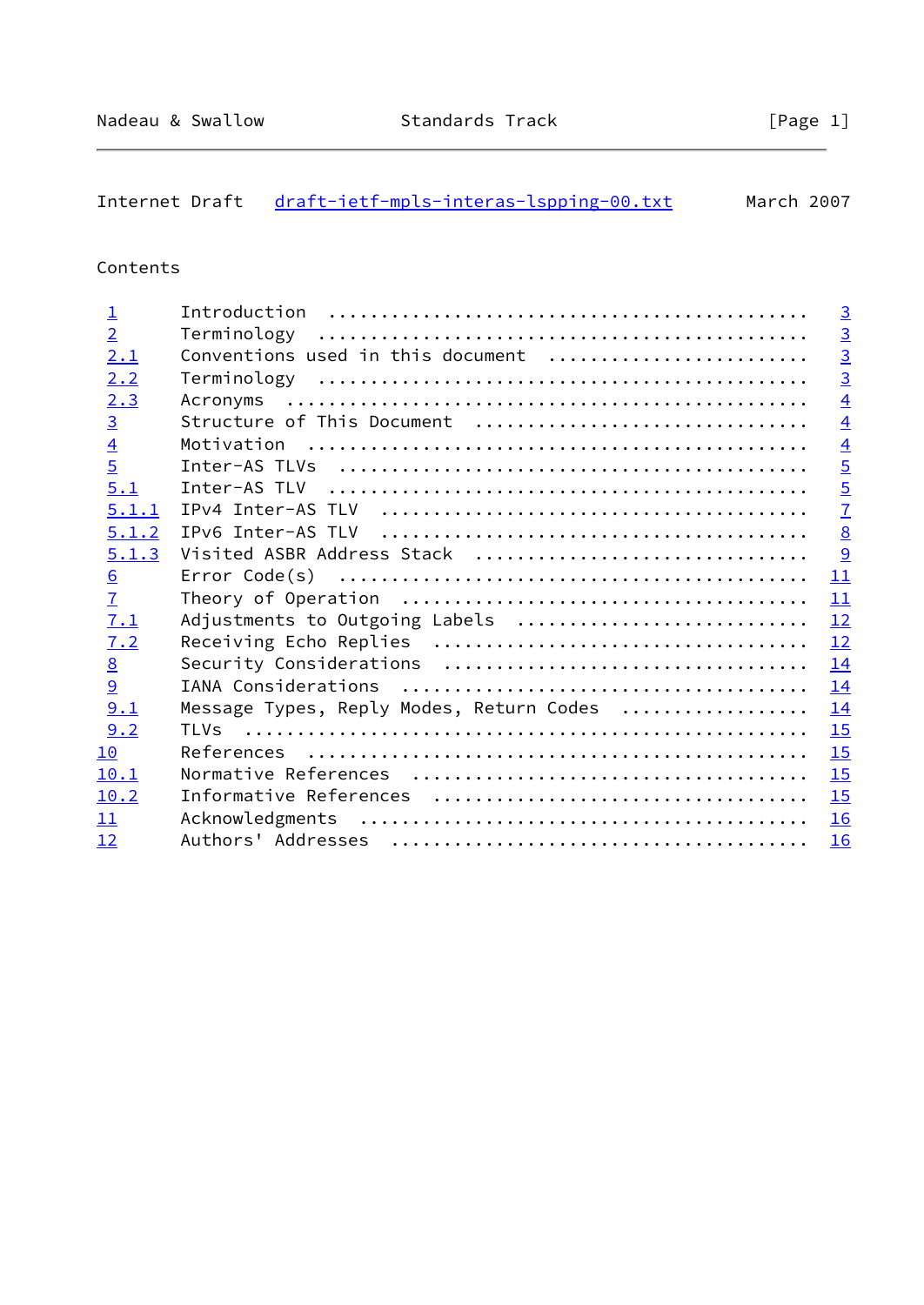Nadeau & Swallow **Standards Track** [Page 2]

#### <span id="page-2-1"></span>Internet Draft [draft-ietf-mpls-interas-lspping-00.txt](https://datatracker.ietf.org/doc/pdf/draft-ietf-mpls-interas-lspping-00.txt) March 2007

#### <span id="page-2-0"></span>[1](#page-2-0). Introduction

 This document describes a simple and efficient mechanism that can be used to detect data plane failures in MPLS LSPs that span across mul tiple Autonomous System (AS) and service provider boundaries. At present, the existing MPLS LSP Ping protocol cannot handle all but one of these cases. This document first explains the scenarios where the existing protocol is inadequate, then describes information car ried in extended MPLS "echo request" and "echo reply" messages; and finally describes enhanced mechanisms for transporting the echo reply, as well as processing it at intermediate points (both in an out of the originating AS).

 An important consideration in this design is that MPLS echo requests follow the same data path that normal MPLS packets would traverse. MPLS echo requests are meant primarily to validate the data plane, and secondarily to verify the data plane against the control plane. Mechanisms to check the control plane are valuable, but are not cov ered in this document.

As is described in [[RFC4379\]](https://datatracker.ietf.org/doc/pdf/rfc4379), to avoid potential Denial of Service attacks, it is recommended to regulate the LSP ping traffic going to the control plane. A rate limiter should be applied to the well known UDP port defined below. Furthermore, due to the fact that there are data exchanges between provider networks which may wish to hide the details of their network, it is recommended that the inter- AS border routers provide operators with control over what informa tion (i.e.: addresses) in these messages.

<span id="page-2-2"></span>[2](#page-2-2). Terminology

<span id="page-2-3"></span>[2.1](#page-2-3). Conventions used in this document

 The key words "MUST", "MUST NOT", "REQUIRED", "SHALL", "SHALL NOT", "SHOULD", "SHOULD NOT", "RECOMMENDED", "MAY", and "OPTIONAL" in this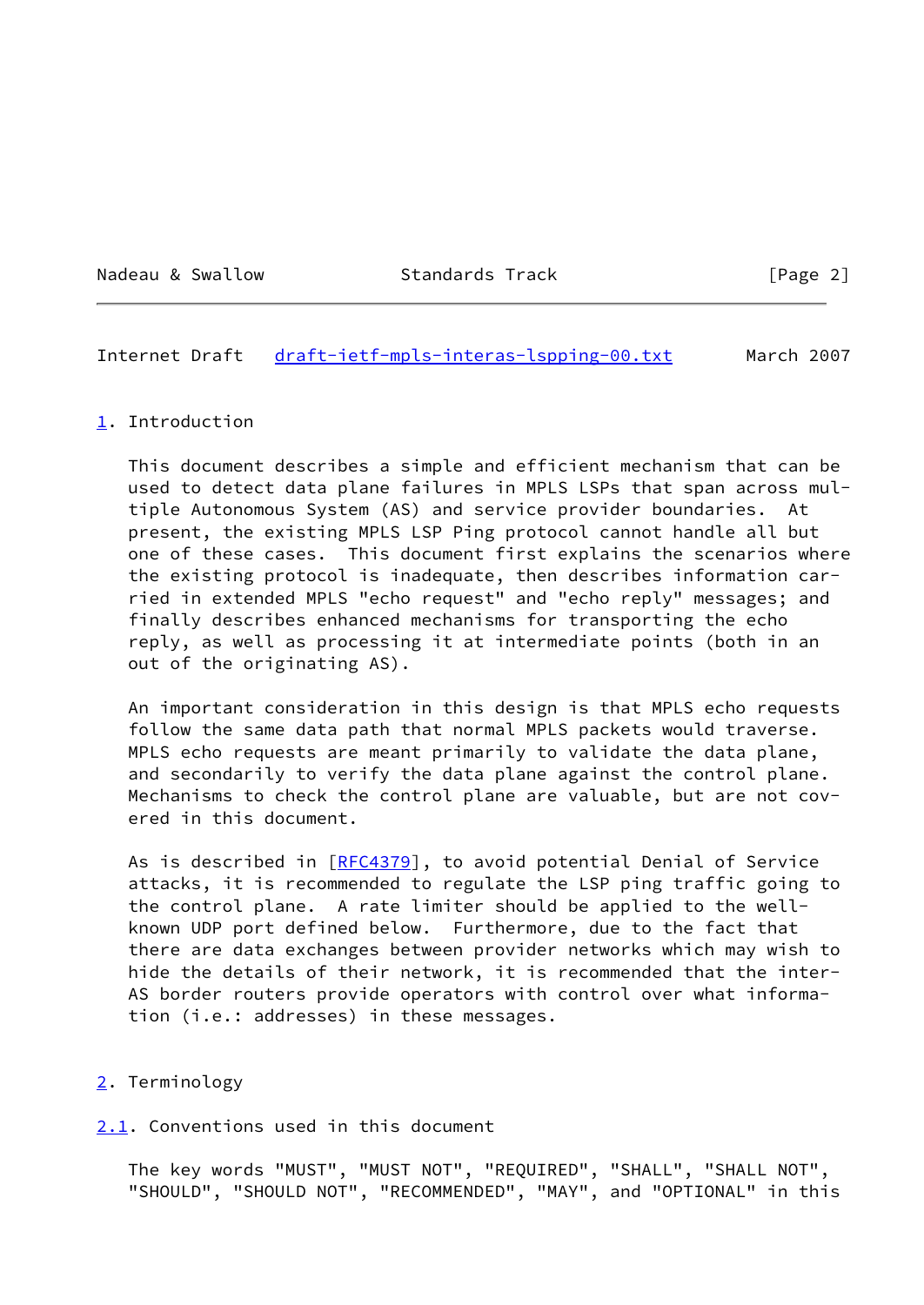document are to be interpreted as described in [RFC 2119 \[RFC2119](https://datatracker.ietf.org/doc/pdf/rfc2119)].

<span id="page-3-0"></span>[2.2](#page-3-0). Terminology

Definitions of key terms for MPLS OAM are found in [[RFC4378\]](https://datatracker.ietf.org/doc/pdf/rfc4378) and the reader is assumed to be familiar with those definitions which are not repeated here.

 The following additional terms are useful to understand this docu ment.

| Nadeau & Swallow | Standards Track | [Page 3] |
|------------------|-----------------|----------|
|                  |                 |          |

<span id="page-3-2"></span>Internet Draft [draft-ietf-mpls-interas-lspping-00.txt](https://datatracker.ietf.org/doc/pdf/draft-ietf-mpls-interas-lspping-00.txt) March 2007

<span id="page-3-1"></span>[2.3](#page-3-1). Acronyms

 The following list of acronyms is a repeat of common acronyms defined in many other documents, and is provided here for convenience.

 CE: Customer Edge PE: Provider Edge ASBR: Autonomous System Border Router DoS: Denial of service ECMP: Equal Cost Multipath LDP: Label Distribution Protocol LSP: Label Switch Path LSR: Label Switch Router OAM: Operations and Management OA&M: Operations, Administration and Maintenance. RSVP: Resource reSerVation Protocol SP: Service Provider

<span id="page-3-3"></span>[3](#page-3-3). Structure of This Document

 The body of this memo contains four main parts: motivation, exten sions to the MPLS echo request/reply packet format, inter-AS LSP ping operation, and a reliable return path. It is suggested that first time readers skip the actual packet formats and read the Theory of Operation first; the document is structured the way it is to avoid forward references.

<span id="page-3-4"></span>[4](#page-3-4). Motivation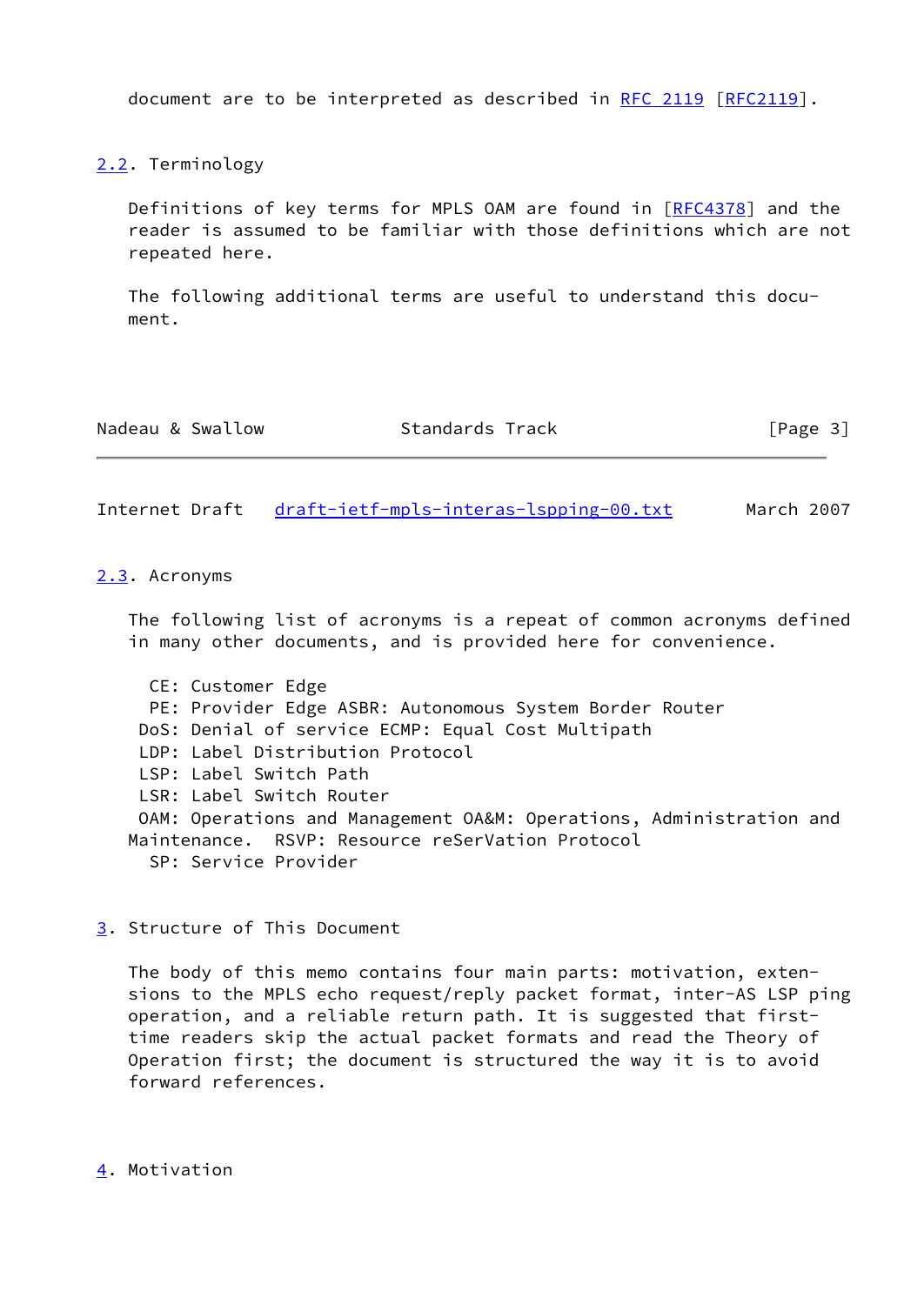The requirements specified in [[RFC4377](https://datatracker.ietf.org/doc/pdf/rfc4377)] stipulate that data plane OAM functions must be provided as solutions for service providers. These data plane test functions must not only function within an autonomous system (AS), but must also function across ASs. Furthermore, these tests must function correctly across ASs that span multiple Service Provider(SP) domains. At present, the data plane liveliness tools function in these capacities only in the narrow (and rarely used) case where the IP addresses of LSRs involved are known to each other. For example, when the IP addresses from one AS are exchanged through routing with other attached ASs. Another case includes the Layer-3 VPN inter-provider interconnection where the PE addresses are dis tributed between service providers. However, these cases are uncom- mon, and thus the existing LSP Ping [\[RFC4379](https://datatracker.ietf.org/doc/pdf/rfc4379)] tool is unable to respond under most error condition configurations. For example con sider the following configuration. Imagine that PE1 and PE2 are in two different provider domains. In this case, it is common for providers to NOT distribute the IP addresses of any of the routers other than the ASBR.

|  | Nadeau & Swallow | Standards Track | [Page 4] |  |
|--|------------------|-----------------|----------|--|
|  |                  |                 |          |  |

<span id="page-4-0"></span>Internet Draft [draft-ietf-mpls-interas-lspping-00.txt](https://datatracker.ietf.org/doc/pdf/draft-ietf-mpls-interas-lspping-00.txt) March 2007

 {---- AS1 ----} {---- AS2 ----} PE1--P---P--ASBR1----ASBR2--P---P--PE2

 Now, imagine that the LSP that connects PE1 to PE2 contains a fault somewhere bewteen ASBR2 and PE2 as is indicated by 'X' between the two P routers:

 ${----}$  AS1 ----}  ${----}$  AS2 ----} PE1--P---P--ASBR1----ASBR2--P-X-P--PE2

 If an LSP Ping is initiated at PE1 with a destination of PE2 and a source of PE1, the packet is label switched correctly until it reaches the first P router within AS2. Here lets imagine that MPLS forwarding is disabled on the link between the two P routers. Upon discovering this while attempting to process the LSP Ping Request packet, the first P router will attempt to reply directly to PE1 with the appropriate error code 5. However, because the address of PE1 is actually private to AS1 by virtue of not being distributed by ASBR1 into AS2, the P router cannot correctly forward the reply to PE1. In this case, PE1 may surmise that some failure has occurred, but it cannot determine what the error is or where it exists. This clearly does not meet the requirements stipulted in [\[RFC4377](https://datatracker.ietf.org/doc/pdf/rfc4377)]. This draft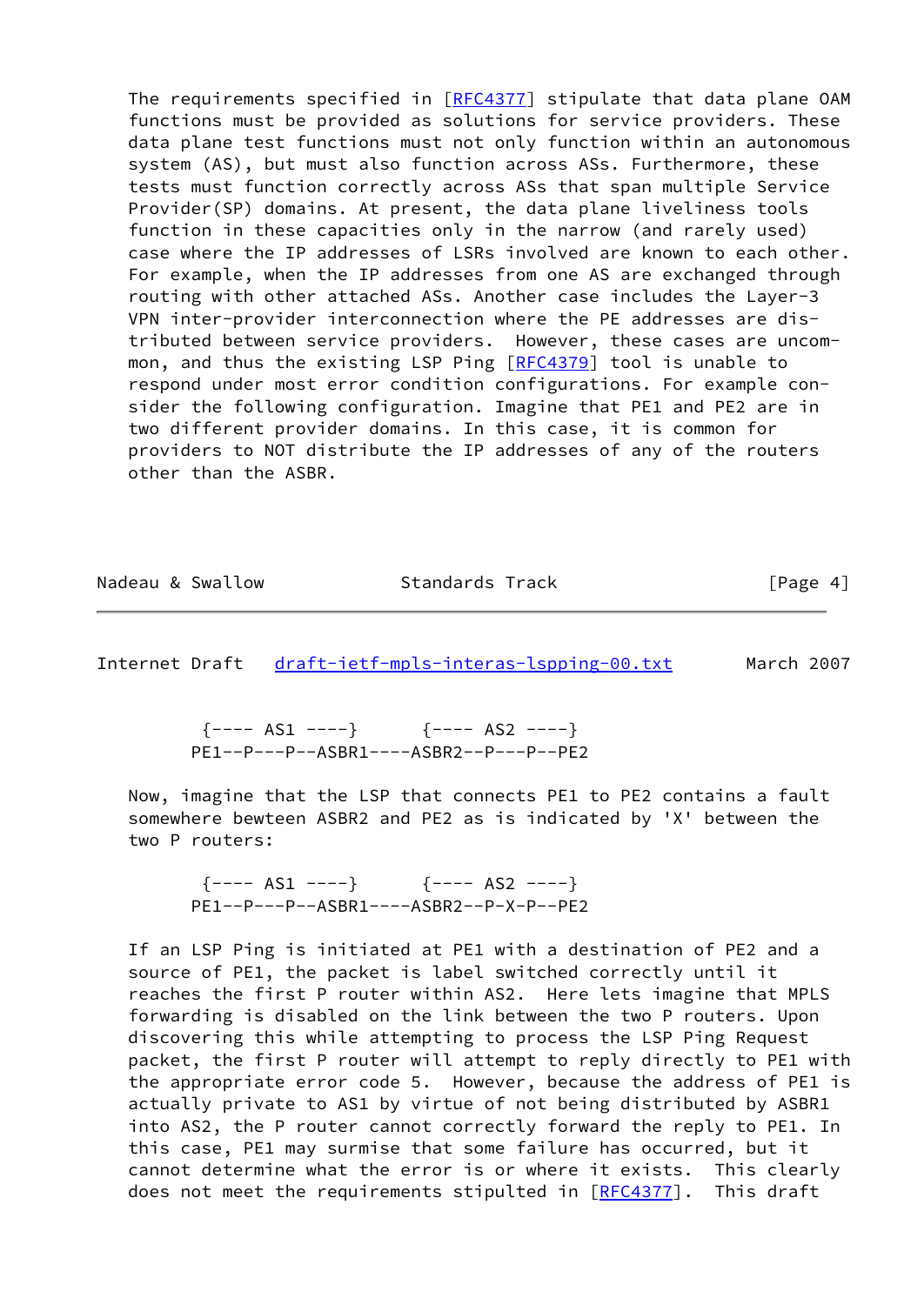describes extensions to [\[RFC4379](https://datatracker.ietf.org/doc/pdf/rfc4379)] that overcome the aforementioned limitations, and thus allow for the handling of inter-AS/provider cases.

#### <span id="page-5-0"></span>[5](#page-5-0). Inter-AS TLVs

#### <span id="page-5-1"></span>[5.1](#page-5-1). Inter-AS TLV

 The Inter-AS TLV Reply Object is an optional TLV that is used to col lect and report the ASBRs along the path of the LSP under test. Only one such object may appear in a Reply message. The purpose of this object is to allow the downstream router to relay a Reply message from ASBR to ASBR when a failure is detected. A router will use this TLV to look up the last ASBR as indicated as the top-most address on the address stack, that forwarded the Request message into its AS, and then forward the Reply to that router after popping the address from the stack. The Reply message will ultimately be relayed to the original soure of the request. This message has one format that con tains the true source and destination addresses of the Request mes sage, as well as a stack of ASBR addresses that were visited while forwarding this message. Type 17 is defined for this TLV (to be assigned by IANA).

|                |                                                                 |                            | L'ICI I    |
|----------------|-----------------------------------------------------------------|----------------------------|------------|
| Internet Draft | draft-ietf-mpls-interas-lspping-00.txt                          |                            | March 2007 |
| $\Theta$       | 0 1 2 3 4 5 6 7 8 9 0 1 2 3 4 5 6 7 8 9 0 1 2 3 4 5 6 7 8 9 0 1 |                            |            |
|                | Type = $17$ (Inter-AS TLV)                                      |                            | Length     |
|                | Source Node IP Address (4 or 16 octets)                         |                            |            |
|                |                                                                 | Source Node AS Number      |            |
|                | Failed Node IP Address (4 or 16 octets)                         |                            |            |
|                |                                                                 | Failed Node AS Number      |            |
|                |                                                                 | Failed Node Contact String |            |
|                |                                                                 |                            |            |

Nadeau & Swallow **Standards Track** [Page 5]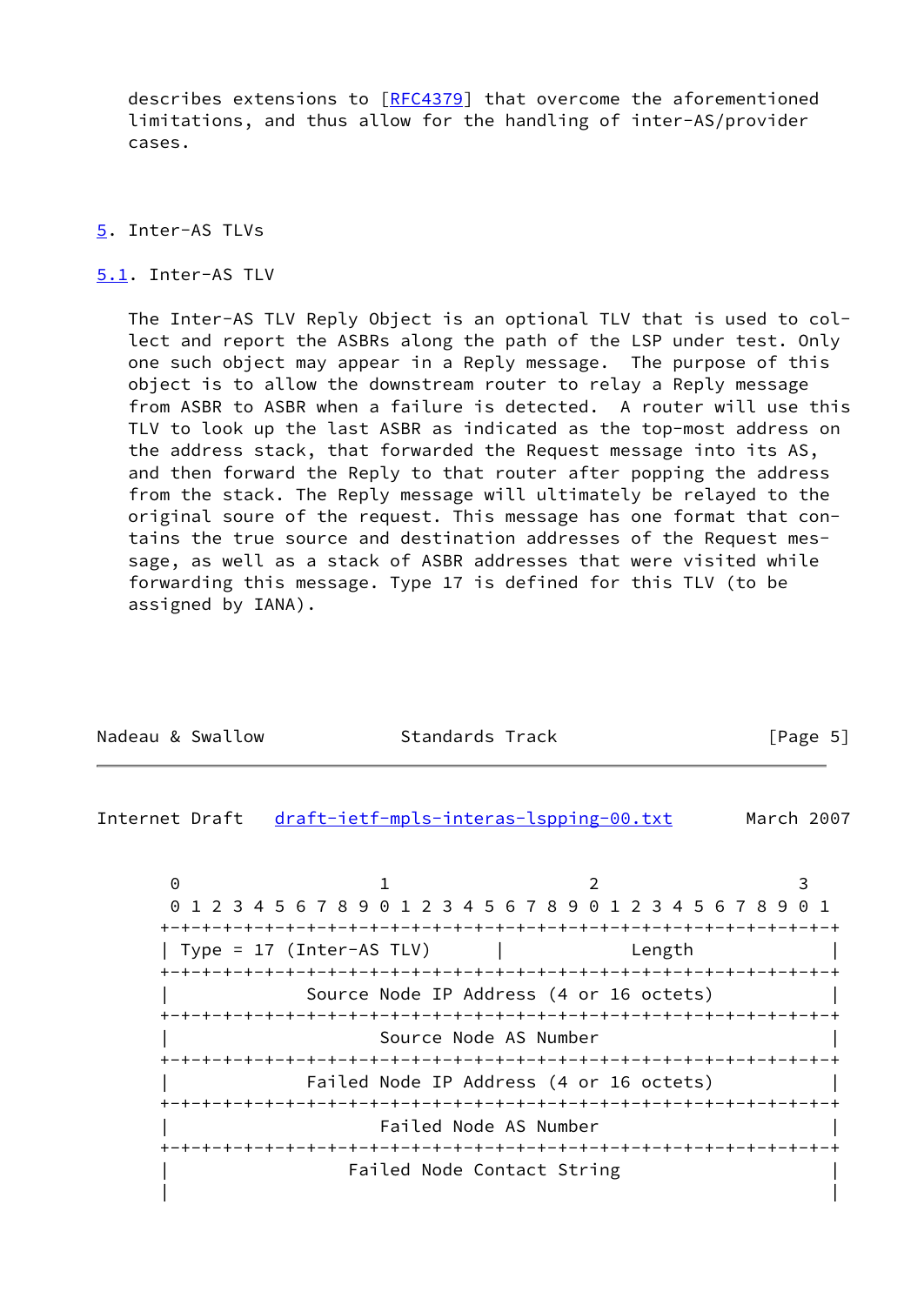|         | (16 octets)                |  |
|---------|----------------------------|--|
|         |                            |  |
|         |                            |  |
| SubType | SubLength                  |  |
|         |                            |  |
|         | Visited ASBR Address Stack |  |
|         |                            |  |

SubType:

| Sub-Type $#$ | Length | Value Field       |
|--------------|--------|-------------------|
|              |        |                   |
|              |        | IPv4 Return Stack |
|              |        | IPv4 Trace Stack  |
| 3            |        | Ipv6 Return Stack |
|              |        | IPv6 Trace Stack  |

 Note that only combinations of 1+2 or 3+4 may be used. Support of mixed IPv4 and IPv6 ASes is beyond the scope of this document.

Failed Node AS Number:

 This field may contain the AS number in which the node where the failure was detected resides. If no AS number is indicated, this field MUST contain 0s.

Failed Node IP Address:

This must be a valid IPv4 or IPv6 address assigned to the router.

 If the interface to the downstream LSR is numbered, then the Address Type MUST be set to IPv4 or IPv6, Failed Node IP Address MUST be set to either the downstream LSR's Router ID or the

| Nadeau & Swallow | Standards Track | [Page 6] |  |
|------------------|-----------------|----------|--|
|                  |                 |          |  |

<span id="page-6-0"></span>Internet Draft [draft-ietf-mpls-interas-lspping-00.txt](https://datatracker.ietf.org/doc/pdf/draft-ietf-mpls-interas-lspping-00.txt) March 2007

interface address of the downstream LSR.

 If the interface to the downstream LSR is unnumbered, the Address Type MUST be Unnumbered, the Downstream IP Address MUST be the downstream LSR's Router ID.

Failed Node AS Number: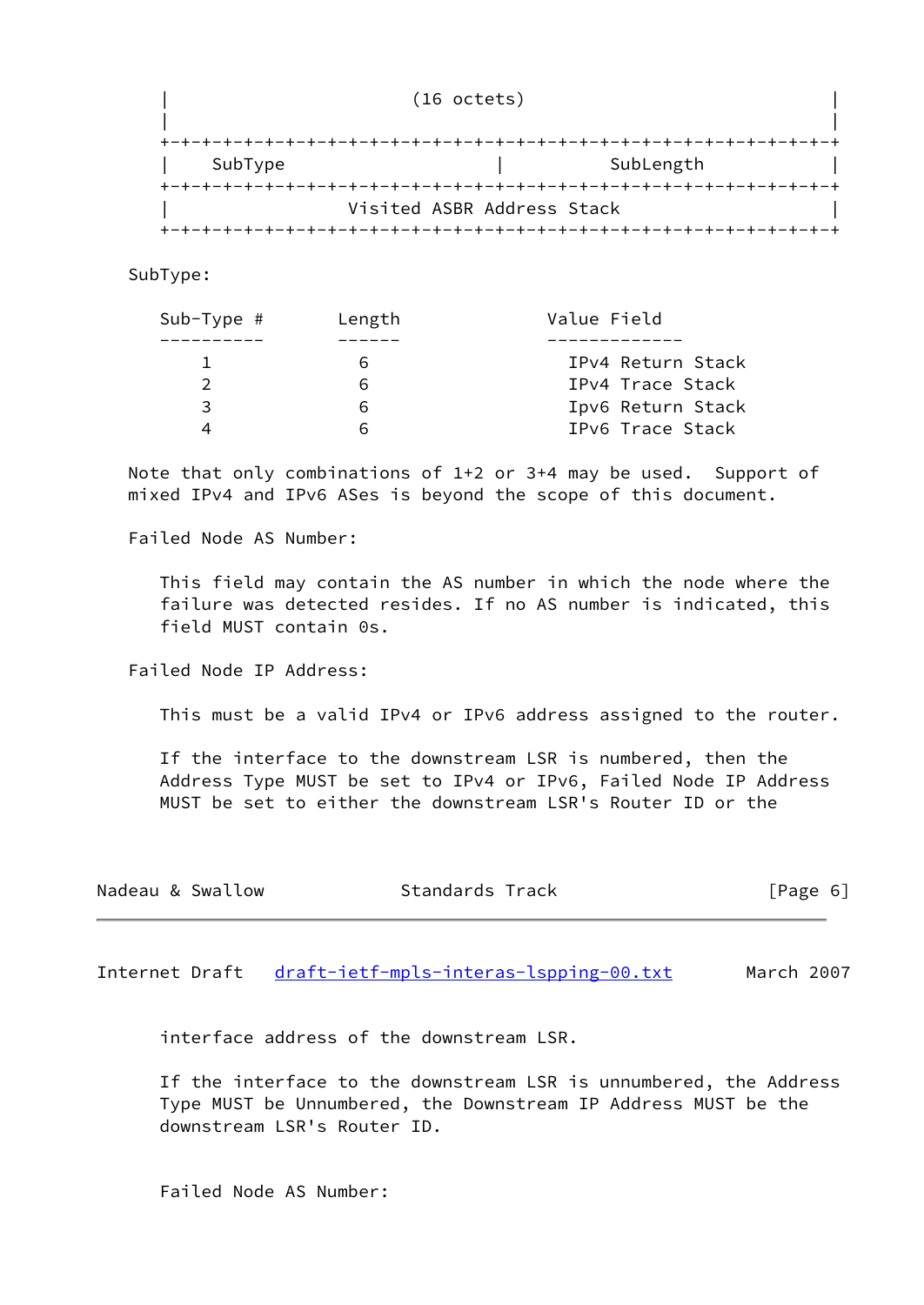This field may contain the AS number in which the node where the failure was detected resides. If no AS number is indicated, this field MUST contain 0s.

Failed Node Contact String:

 This field may contains a string of ASCII characters inserted by the node where the failure was detected or by its closest ASBR. This field MUST indicate contact information such as a provider's international phone number and other relevant contact information in cases where local policy dictates that a provider will not fill in the Failed Node AS number and/or the Failed Node Address. In all other cases, this field MUST contain 0s.

<span id="page-7-0"></span>[5.1.1](#page-7-0). IPv4 Inter-AS TLV

 The value consists of four octets of an IPv4 prefix followed by one octet of prefix length in bits; the format is given below. The IPv4 prefix is in network byte order; if the prefix is shorter than 32 bits, trailing bits SHOULD be set to zero. .

<span id="page-7-1"></span>

| Nadeau & Swallow | Standards Track                                       | [Page 7]   |
|------------------|-------------------------------------------------------|------------|
|                  | Internet Draft draft-ietf-mpls-interas-lspping-00.txt | March 2007 |
| 0                |                                                       |            |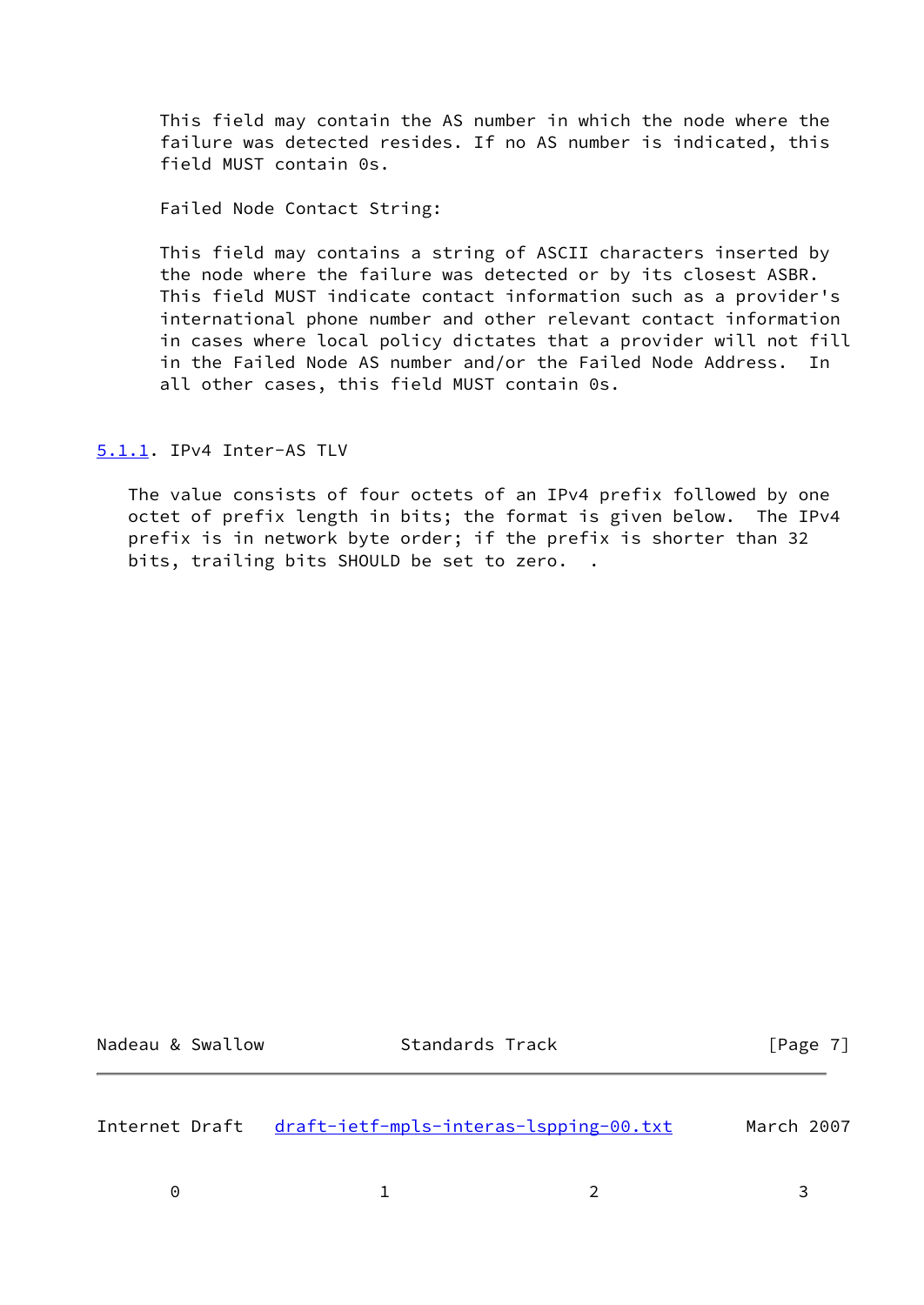0 1 2 3 4 5 6 7 8 9 0 1 2 3 4 5 6 7 8 9 0 1 2 3 4 5 6 7 8 9 0 1 +-+-+-+-+-+-+-+-+-+-+-+-+-+-+-+-+-+-+-+-+-+-+-+-+-+-+-+-+-+-+-+-+ | Type = 17 (Inter-AS TLV) | Length | +-+-+-+-+-+-+-+-+-+-+-+-+-+-+-+-+-+-+-+-+-+-+-+-+-+-+-+-+-+-+-+-+ Source Node IPv4 Address +-+-+-+-+-+-+-+-+-+-+-+-+-+-+-+-+-+-+-+-+-+-+-+-+-+-+-+-+-+-+-+-+ Source Node AS Number +-+-+-+-+-+-+-+-+-+-+-+-+-+-+-+-+-+-+-+-+-+-+-+-+-+-+-+-+-+-+-+-+ Failed Node IPv4 Address +-+-+-+-+-+-+-+-+-+-+-+-+-+-+-+-+-+-+-+-+-+-+-+-+-+-+-+-+-+-+-+-+ Failed Node AS Number +-+-+-+-+-+-+-+-+-+-+-+-+-+-+-+-+-+-+-+-+-+-+-+-+-+-+-+-+-+-+-+-+ Failed Node Contact String | | | | | | +-+-+-+-+-+-+-+-+-+-+-+-+-+-+-+-+-+-+-+-+-+-+-+-+-+-+-+-+-+-+-+-+ SubType | Length +-+-+-+-+-+-+-+-+-+-+-+-+-+-+-+-+-+-+-+-+-+-+-+-+-+-+-+-+-+-+-+-+

# <span id="page-8-0"></span>[5.1.2](#page-8-0). IPv6 Inter-AS TLV

 The value consists of 16 octets of an IPv6 prefix followed by one octet of prefix length in bits; the format is given below. The IPv6 prefix is in network byte order; if the prefix is shorter than 128 bits, trailing bits SHOULD be set to zero. This FEC is used if the protocol advertising the label is unknown, or may change during the course of the LSP. An example is ani nter-AS LSP that may be sig naled by LDP in one AS, by RSVP-TE in another AS, and by BGP between the ASs, such as is common for inter-AS VPNs.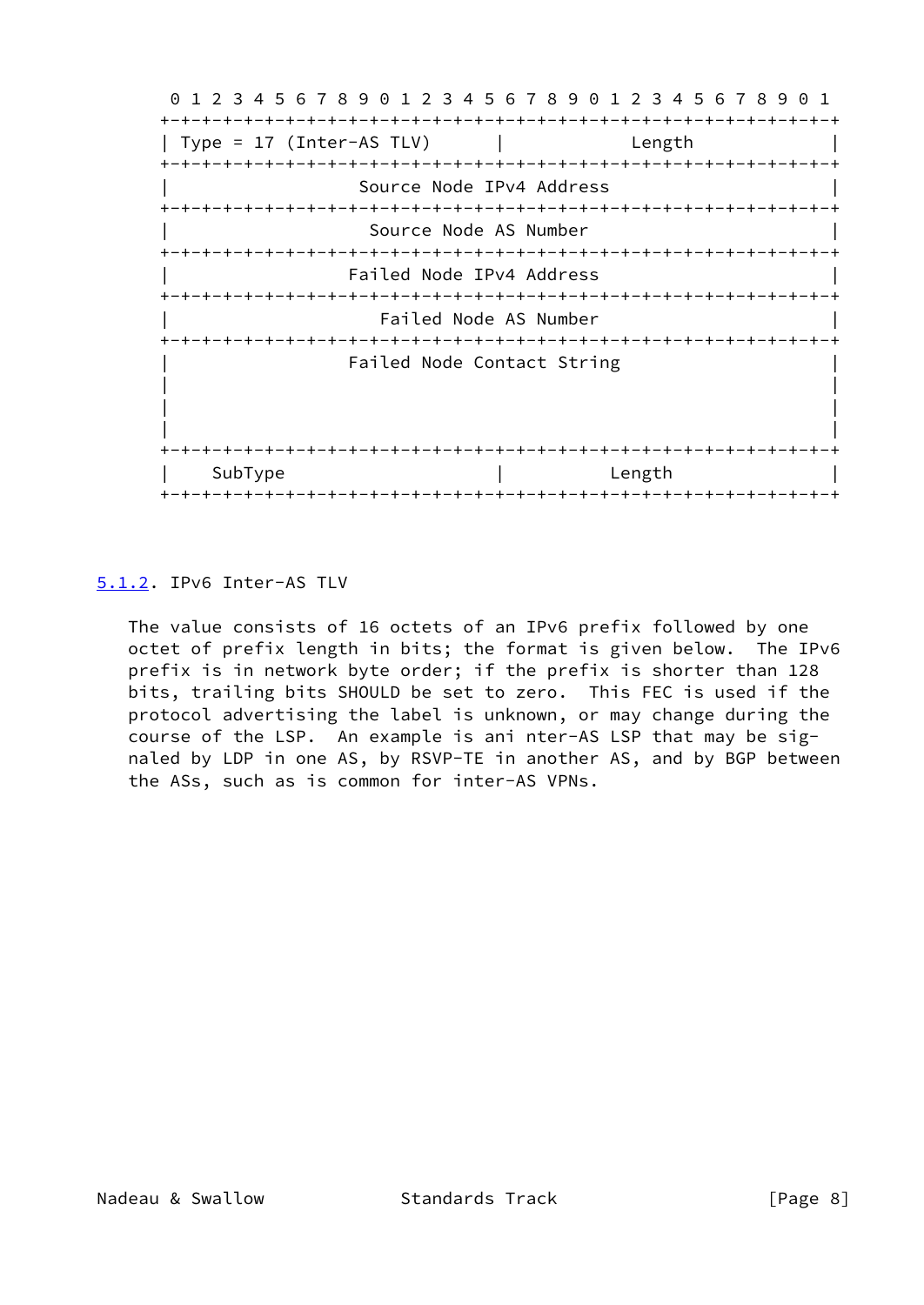<span id="page-9-1"></span>Internet Draft [draft-ietf-mpls-interas-lspping-00.txt](https://datatracker.ietf.org/doc/pdf/draft-ietf-mpls-interas-lspping-00.txt) March 2007

0 1 2 3 0 1 2 3 4 5 6 7 8 9 0 1 2 3 4 5 6 7 8 9 0 1 2 3 4 5 6 7 8 9 0 1 +-+-+-+-+-+-+-+-+-+-+-+-+-+-+-+-+-+-+-+-+-+-+-+-+-+-+-+-+-+-+-+-+ | Type = 17 (Inter-AS TLV)  $\vert$  Length = 5 +-+-+-+-+-+-+-+-+-+-+-+-+-+-+-+-+-+-+-+-+-+-+-+-+-+-+-+-+-+-+-+-+ Source Node IPv6 Address  $(16$  octets) | | | | +-+-+-+-+-+-+-+-+-+-+-+-+-+-+-+-+-+-+-+-+-+-+-+-+-+-+-+-+-+-+-+-+ Source Node AS Number +-+-+-+-+-+-+-+-+-+-+-+-+-+-+-+-+-+-+-+-+-+-+-+-+-+-+-+-+-+-+-+-+ Failed Node IPv6 Address  $(16$  octets) | | | | +-+-+-+-+-+-+-+-+-+-+-+-+-+-+-+-+-+-+-+-+-+-+-+-+-+-+-+-+-+-+-+-+ Failed Node AS Number +-+-+-+-+-+-+-+-+-+-+-+-+-+-+-+-+-+-+-+-+-+-+-+-+-+-+-+-+-+-+-+-+ Failed Node Contact String | | | | | | +-+-+-+-+-+-+-+-+-+-+-+-+-+-+-+-+-+-+-+-+-+-+-+-+-+-+-+-+-+-+-+-+ | SubType | Length | +-+-+-+-+-+-+-+-+-+-+-+-+-+-+-+-+-+-+-+-+-+-+-+-+-+-+-+-+-+-+-+-+

# <span id="page-9-0"></span>[5.1.3](#page-9-0). Visited ASBR Address Stack

 The term Visited ASBR Address Stack applies to two stacks of IP addresses of the ASBRs along the path of an LSP called the Trace and Return Stacks. The two stacks have the same format; however they have slightly different semantics. Both stack objects are stacks of addresses that denote the list of visited ASBRs. The obeject is a stack either an IPv4 address if the TLV SubType field is set to 1 or 2, or an IPv6 address if the TLV SubType field is set to 3 or 4.

 The Return Stack is to be used in a destructive manner as a means of unwinding the path of ASBRs that were used to originally forward the Request. Each subsequent ASBR along the path that receives the reply should destructively remove itself from the stack.

 On the other hand, the Trace Stack MUST only be added to (i.e.: ASBR addresses pushed) and items never removed from this stack. This will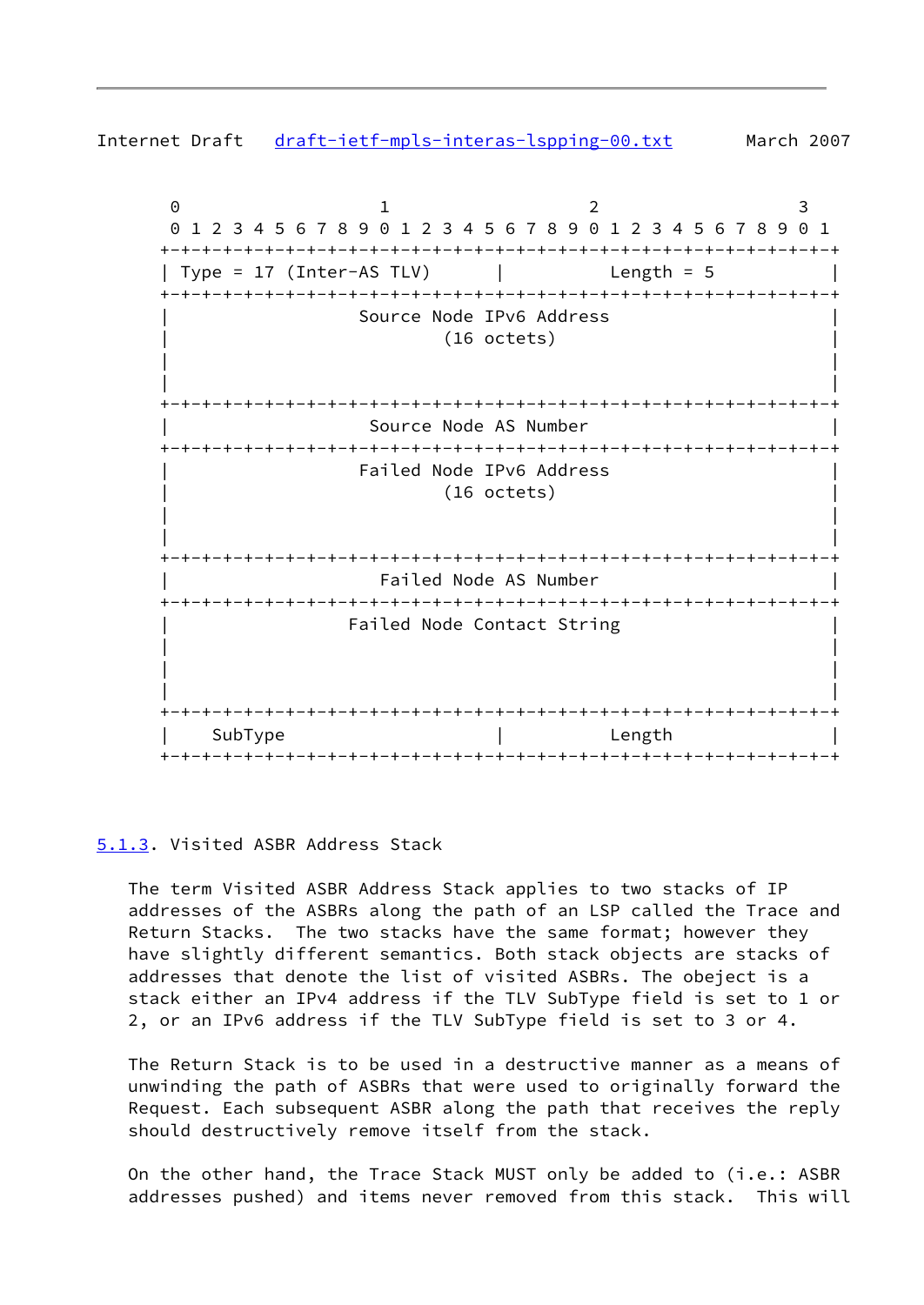allow the source to see the trace of the path of ASBRs once the Reply message is returned. In cases where policy dictates that ASBR

| Nadeau & Swallow | Standards Track | [Page 9] |  |
|------------------|-----------------|----------|--|
|                  |                 |          |  |

Internet Draft [draft-ietf-mpls-interas-lspping-00.txt](https://datatracker.ietf.org/doc/pdf/draft-ietf-mpls-interas-lspping-00.txt) March 2007

 addresses must be hidden, a value of all 0s MUST be inserted into the stack, or the stack completely removed prior to forwarding the Reply. It is prefered that a blank entry be left, as this will at least indicate that there was one hop without revealing its IP address.

IPv4 Trace and Visited Stack Objects

 The Length is 4\*N octets, N is the number of visited ASBRs. This object has the following format:

0 1 2 3 0 1 2 3 4 5 6 7 8 9 0 1 2 3 4 5 6 7 8 9 0 1 2 3 4 5 6 7 8 9 0 1 +-+-+-+-+-+-+-+-+-+-+-+-+-+-+-+-+-+-+-+-+-+-+-+-+-+-+-+-+-+-+-+-+ ASBR IPv4 Address 1 +-+-+-+-+-+-+-+-+-+-+-+-+-+-+-+-+-+-+-+-+-+-+-+-+-+-+-+-+-+-+-+-+ ASBR IPv4 Address 2 +-+-+-+-+-+-+-+-+-+-+-+-+-+-+-+-+-+-+-+-+-+-+-+-+-+-+-+-+-+-+-+-+ . . . The contract of the contract of the contract of the contract of the contract of the contract of the contract of the contract of the contract of the contract of the contract of the contract of the contract of the contrac . . +-+-+-+-+-+-+-+-+-+-+-+-+-+-+-+-+-+-+-+-+-+-+-+-+-+-+-+-+-+-+-+-+ | ASBR IPv4 Address N | +-+-+-+-+-+-+-+-+-+-+-+-+-+-+-+-+-+-+-+-+-+-+-+-+-+-+-+-+-+-+-+-+

 ASBR IPv4 Address 1, ASBR IPv4 Address 1, ... contain a valid IPv4 address.

IPv6 Trace and Visited Stack Objects

 The Length is 16\*N octets, N is the number of visited ASBRs. This object has the following format: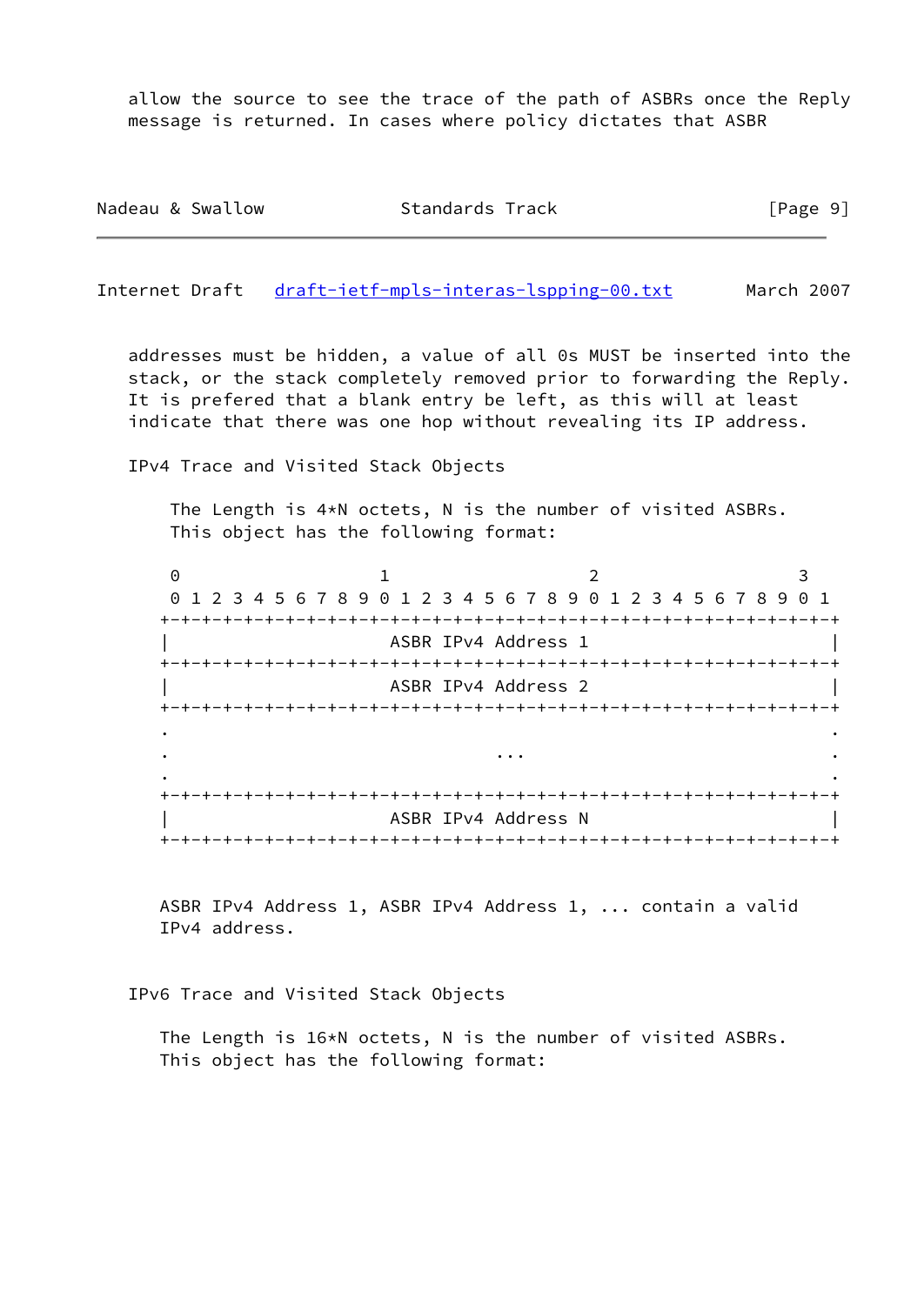Standards Track [Page 10]

<span id="page-11-1"></span>Internet Draft [draft-ietf-mpls-interas-lspping-00.txt](https://datatracker.ietf.org/doc/pdf/draft-ietf-mpls-interas-lspping-00.txt) March 2007

0 1 2 3 0 1 2 3 4 5 6 7 8 9 0 1 2 3 4 5 6 7 8 9 0 1 2 3 4 5 6 7 8 9 0 1 +-+-+-+-+-+-+-+-+-+-+-+-+-+-+-+-+-+-+-+-+-+-+-+-+-+-+-+-+-+-+-+-+ ASBR IPv6 Address 1 ASBR IPv6 Address (Cont.) ASBR IPv6 Address (Cont.) ASBR IPv6 Address (Cont.) +-+-+-+-+-+-+-+-+-+-+-+-+-+-+-+-+-+-+-+-+-+-+-+-+-+-+-+-+-+-+-+-+ . . . The contract of the contract of the contract of the contract of the contract of the contract of the contract of the contract of the contract of the contract of the contract of the contract of the contract of the contrac . . +-+-+-+-+-+-+-+-+-+-+-+-+-+-+-+-+-+-+-+-+-+-+-+-+-+-+-+-+-+-+-+-+ | ASBR IPv6 Address N | ASBR IPv6 Address (Cont.) ASBR IPv6 Address (Cont.) ASBR IPv6 Address (Cont.) +-+-+-+-+-+-+-+-+-+-+-+-+-+-+-+-+-+-+-+-+-+-+-+-+-+-+-+-+-+-+-+-+

 ASBR IPv6 Address 1, ASBR IPv6 Address 1, ... contain a valid IPv4 address. IPv6

<span id="page-11-0"></span>[6](#page-11-0). Error Code(s)

TBD

<span id="page-11-2"></span>[7](#page-11-2). Theory of Operation

hen tracing an LSP which spans multiple AS, an Inter-AS Reply Object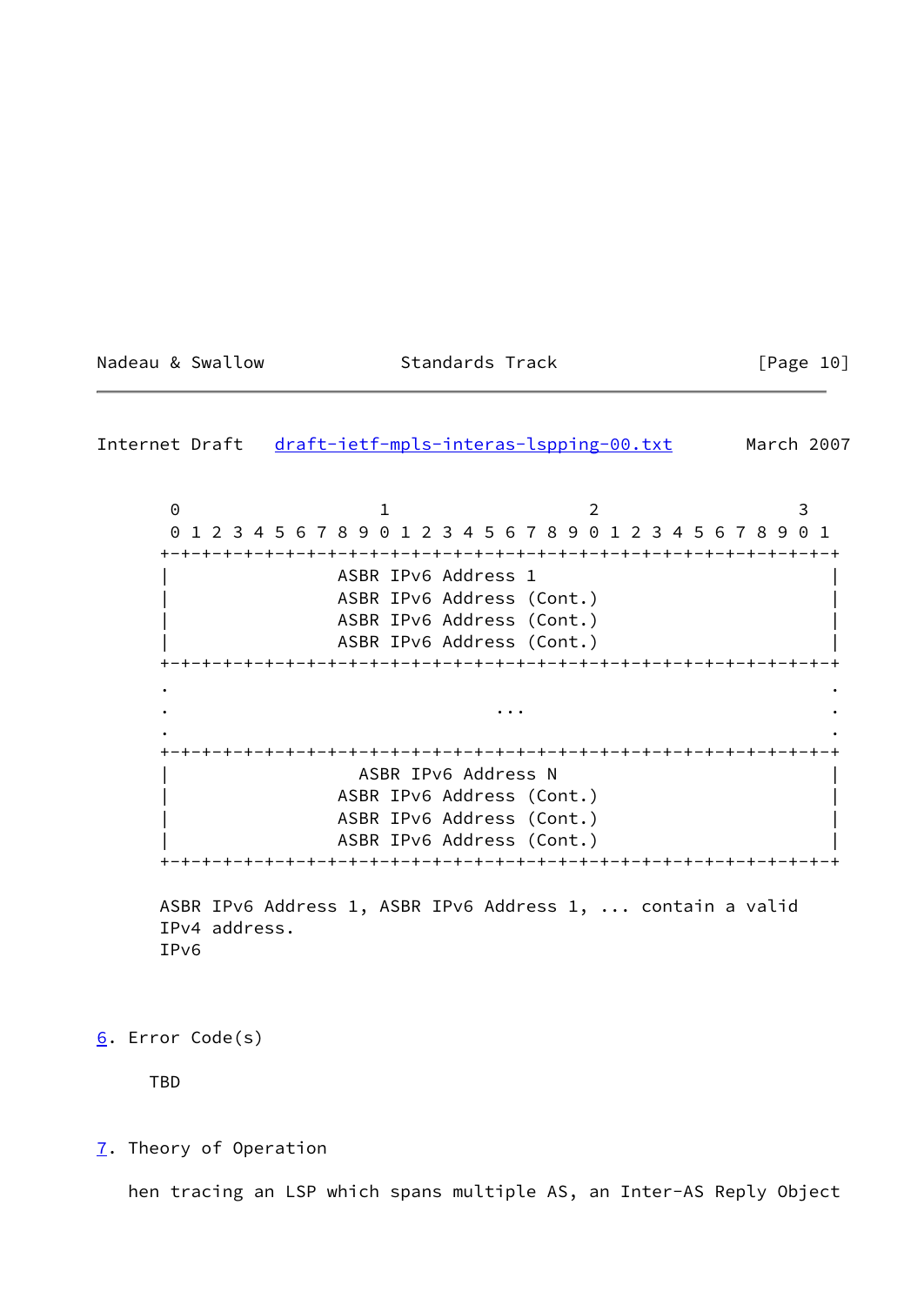s included in the Echo Request. Initially the object contains only he address of the source PE and a Trace stack with that same address. s the tracing progress each ASBR copies the trace stack as a reply tack, it then pushes its address to the trace stack. It includes oth stacks in an Inter-AS Reply object and sends it in an Echo eply mes sage to the top address in the reply stack. The receiver f the Reply message then verifies that it is included in the reply tack. It then pops its address from the reply stack and e-addresses the Echo Reply message to the (new) top element of the eply stack. This is repeated until the source PE receives the cho Reply.

| Nadeau & Swallow | Standards Track | [Page 11] |
|------------------|-----------------|-----------|
|                  |                 |           |

<span id="page-12-1"></span>Internet Draft [draft-ietf-mpls-interas-lspping-00.txt](https://datatracker.ietf.org/doc/pdf/draft-ietf-mpls-interas-lspping-00.txt) March 2007

#### <span id="page-12-0"></span>[7.1](#page-12-0). Adjustments to Outgoing Labels

When an LSP request is sent from an originator, some adjustments may need to be made to outgoing labels:

Inter-AS cases:

A) VRF to VRF

The LSP terminates at the ASBR. These procedures do not apply.

 B) EBGP redistribution of labeled VPN-IPv4 routes from AS to neighboring AS.

 Tracing is performed by incrementing the VPN label begining at one.

 If TTL hiding is in effect, then tracing of PSN label is not necessary for these procedures.

- C) Carrier's Carrier (CsC): 1) TTL Hiding
	- a. Will work as is.
- b. Verification of the core must be done separately by core own ers.
	- c. Traceroute can trace both stubs of the 'carried' carrier.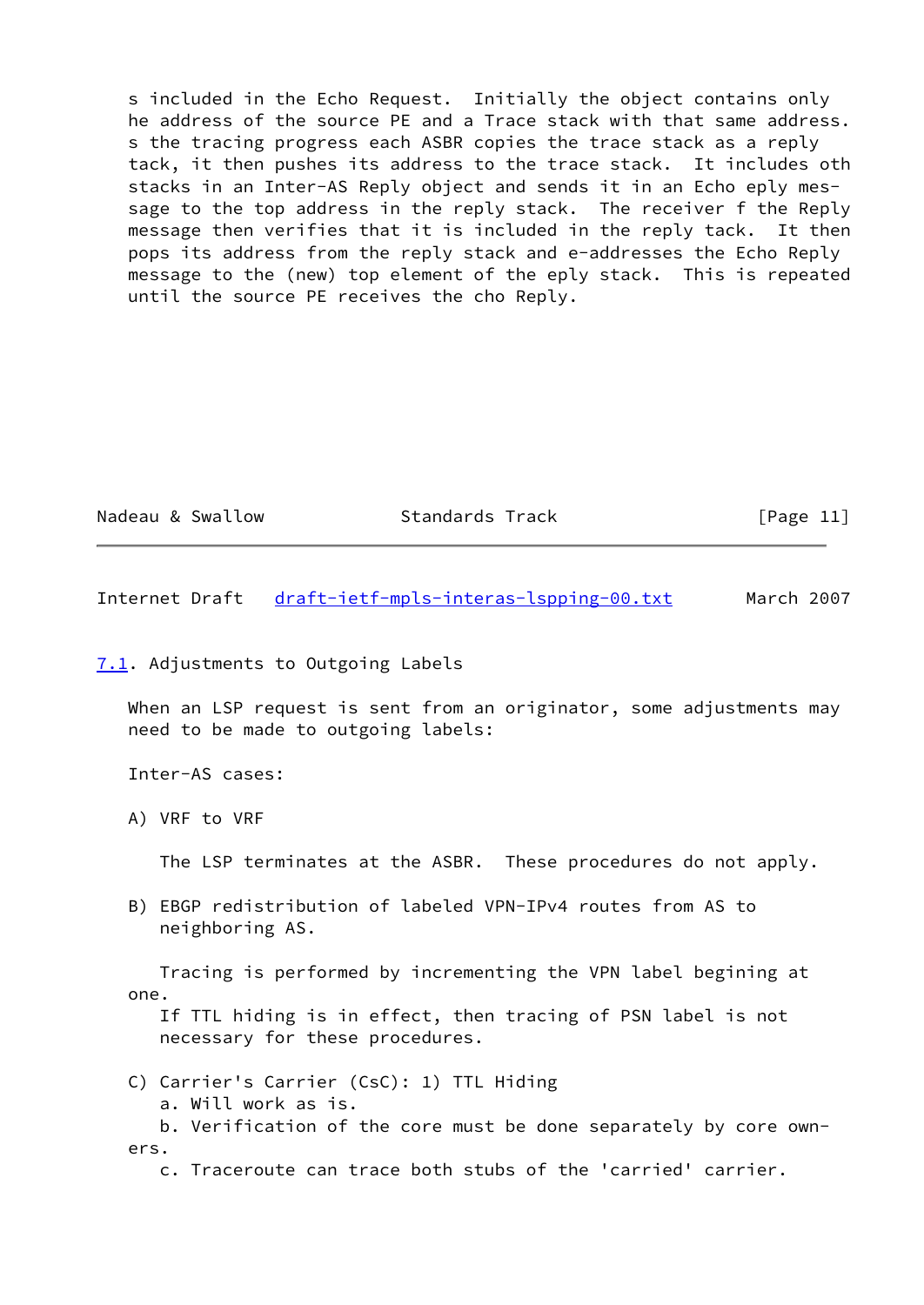2) No TTL hiding a. Set VPN TTL to 1. b. CsC CE or Ps would return to the CsC PE who would relay mes sages back to originator. c. For traceroute, set VPN TTL=1, and progressively increase the IGP TTL by 1 to probe. [7.2](#page-13-0). Receiving Echo Replies

<span id="page-13-0"></span>The existing packet processing algorithm as specified in [\[RFC4379](https://datatracker.ietf.org/doc/pdf/rfc4379)] is enhanced as follows to support inter-AS/provider LSP ping/trace.

When an Echo Reply message is received:

- 1) If the packet is addressed to this router (i.e.: destination address == this router's router ID):
	- a. If the original sender field TLV == this router's address, process normally. // today's functionality for a normal

| Nadeau & Swallow |  | Standards Track | [Page 12] |
|------------------|--|-----------------|-----------|
|------------------|--|-----------------|-----------|

Internet Draft [draft-ietf-mpls-interas-lspping-00.txt](https://datatracker.ietf.org/doc/pdf/draft-ietf-mpls-interas-lspping-00.txt) March 2007

reply received by the src.

 b. Else this packet has been delivered to this router because it is an ASBR and needs to proxy for a P router in its AS to return the reply.

If the inter-AS TLV is present,

- i. If the last visited AS is empty, set it to the ASBR's primary AS#.
- ii. If the stack is empty, this is an error case. The TLV SHOULD NOT be present if the stack is empty.
- iii. Else if the top-most address in the stack is this router's address.

1. Pop it from the stack.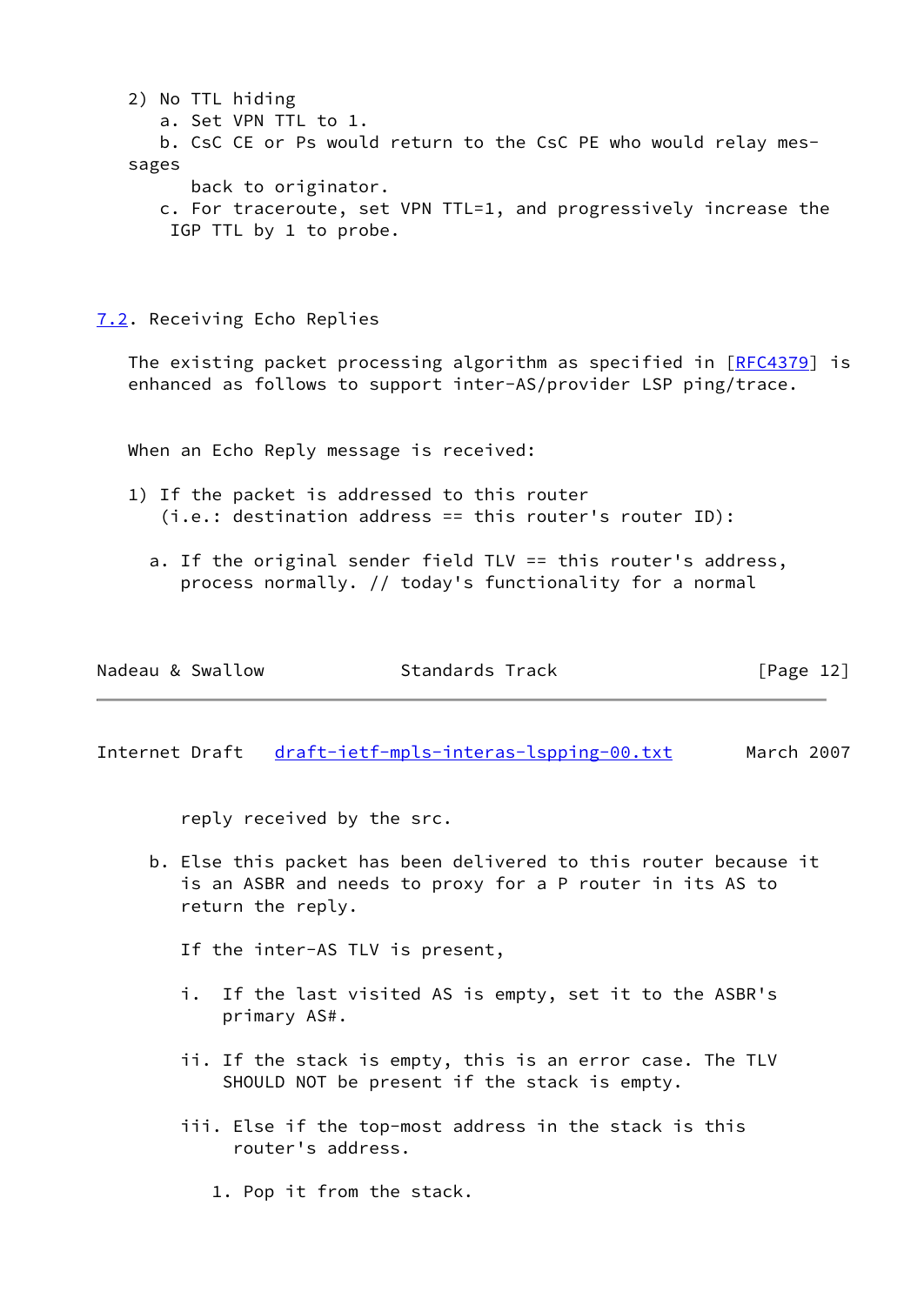- 2. Replace the packet's destination address with the next address in the stack.
- 3. Replace the packet's src address with this ASBR's address.
- 4. Optionally, the ASBR may hide (i.e.: remove) information that its local policy has been configured for.
- 5. Look up the route/next-hop for this address and deliver the packet. The ASBR should be able to resolve the address because at this point unless there has been an error in the return path forwarding, then the packet should be at the border of the originating AS. If the look-up fails, drop the packet and notify the operator of this router that an error condition has occurred.

When an LSP ping request is received:

- 2) If this router is an ASBR
	- a. Write the next entry in the Last Seen ASBR stack's address as the destination address of the packet and forward it to that address.
	- b. Otherwise process normally as specified in the LSP ping draft.

Nadeau & Swallow Standards Track [Page 13]

<span id="page-14-1"></span>Internet Draft [draft-ietf-mpls-interas-lspping-00.txt](https://datatracker.ietf.org/doc/pdf/draft-ietf-mpls-interas-lspping-00.txt) March 2007

<span id="page-14-0"></span>[8](#page-14-0). Security Considerations

In addition to the Security Considerations from [\[RFC4379](https://datatracker.ietf.org/doc/pdf/rfc4379)], here are at least two approaches to attacking LSRs using the mecha- nisms defined here.

 One is a Denial of Service attack, by sending MPLS echo requests/replies to LSRs and thereby increasing their workload. The other is obfuscating the state of the MPLS data plane liveness by spoofing, hijacking, replaying or otherwise tampering with MPLS echo requests and replies.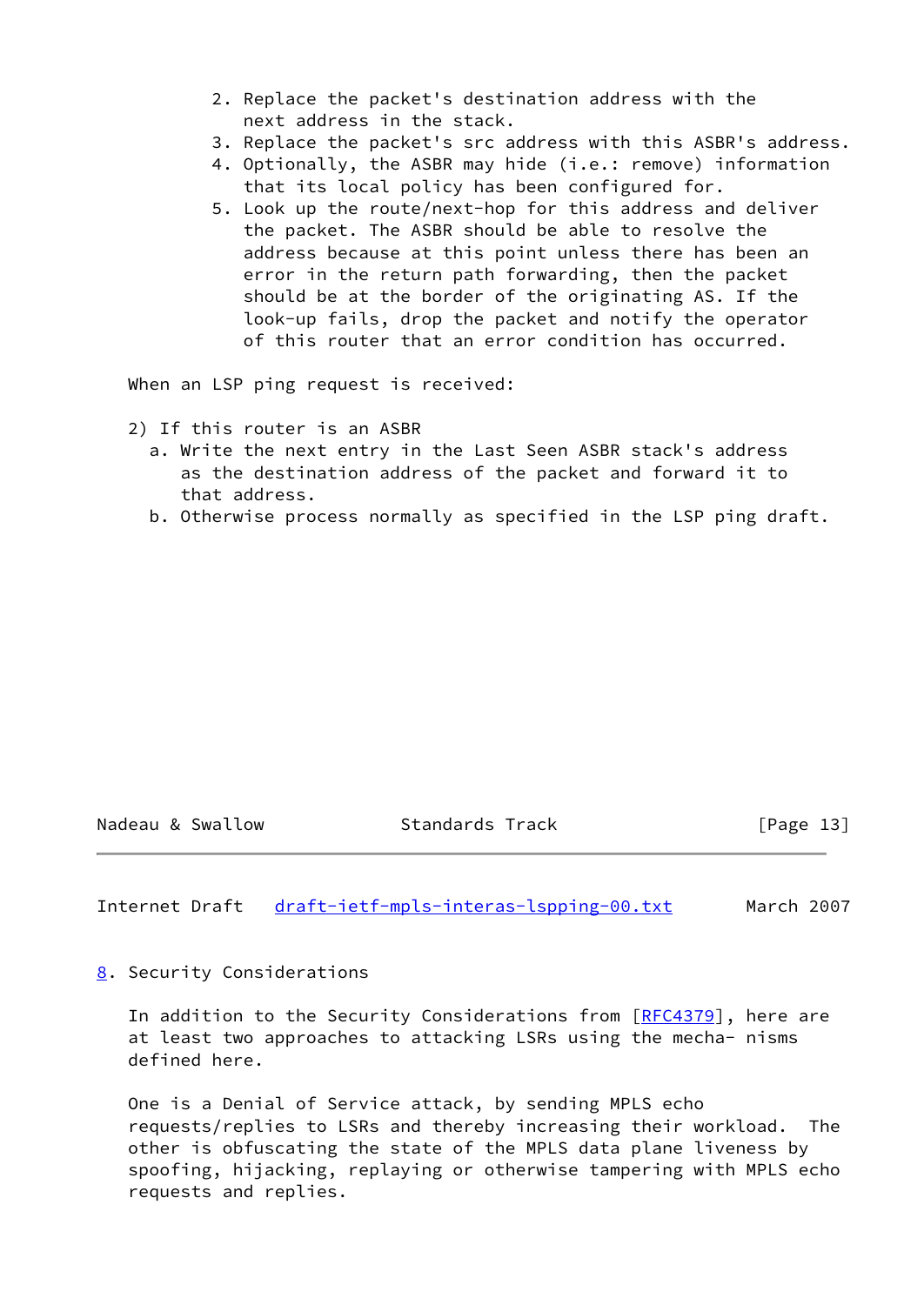Authentication will help reduce the number of seemingly valid MPLS echo requests, and thus cut down the Denial of Service attacks; beyond that, each LSR must protect itself.

 Authentication sufficiently addresses spoofing, replay and most tam pering attacks; one hopes to use some mechanism devised or suggested by the RPSec WG. It is not clear how to prevent hijacking (non delivery) of echo requests or replies; however, if these messages are indeed hijacked, LSP ping will report that the data plane isn't work ing as it should.

 It doesn't seem vital (at this point) to secure the data carried in MPLS echo requests and replies, although knowledge of the state of the MPLS data plane may be considered confidential by some.

<span id="page-15-0"></span>[9](#page-15-0). IANA Considerations

[need to request some new Message Types, TLV Types, Return Codes]

<span id="page-15-1"></span>**[9.1](#page-15-1).** Message Types, Reply Modes, Return Codes

 It is requested that IANA maintain registries for Message Types, Reply Modes, Return Codes and Return Subcodes. Each of these can take values in the range 0-255. Assignments in the range 0-191 are via Standards Action; assignments in the range 192-251 are made via Expert Review; values in the range 252-255 are for Vendor Private Use, and MUST NOT be allocated.

 If any of these fields fall in the Vendor Private range, a top-level Vendor Enterprise Code TLV MUST be present in the message.

| Nadeau & Swallow | Standards Track | [Page 14] |  |
|------------------|-----------------|-----------|--|
|                  |                 |           |  |

<span id="page-15-3"></span>Internet Draft [draft-ietf-mpls-interas-lspping-00.txt](https://datatracker.ietf.org/doc/pdf/draft-ietf-mpls-interas-lspping-00.txt) March 2007

### <span id="page-15-2"></span>[9.2](#page-15-2). TLVs

 It is requested that IANA maintain registries for the Type field of top-level TLVs as well as for sub-TLVs. The valid range for each of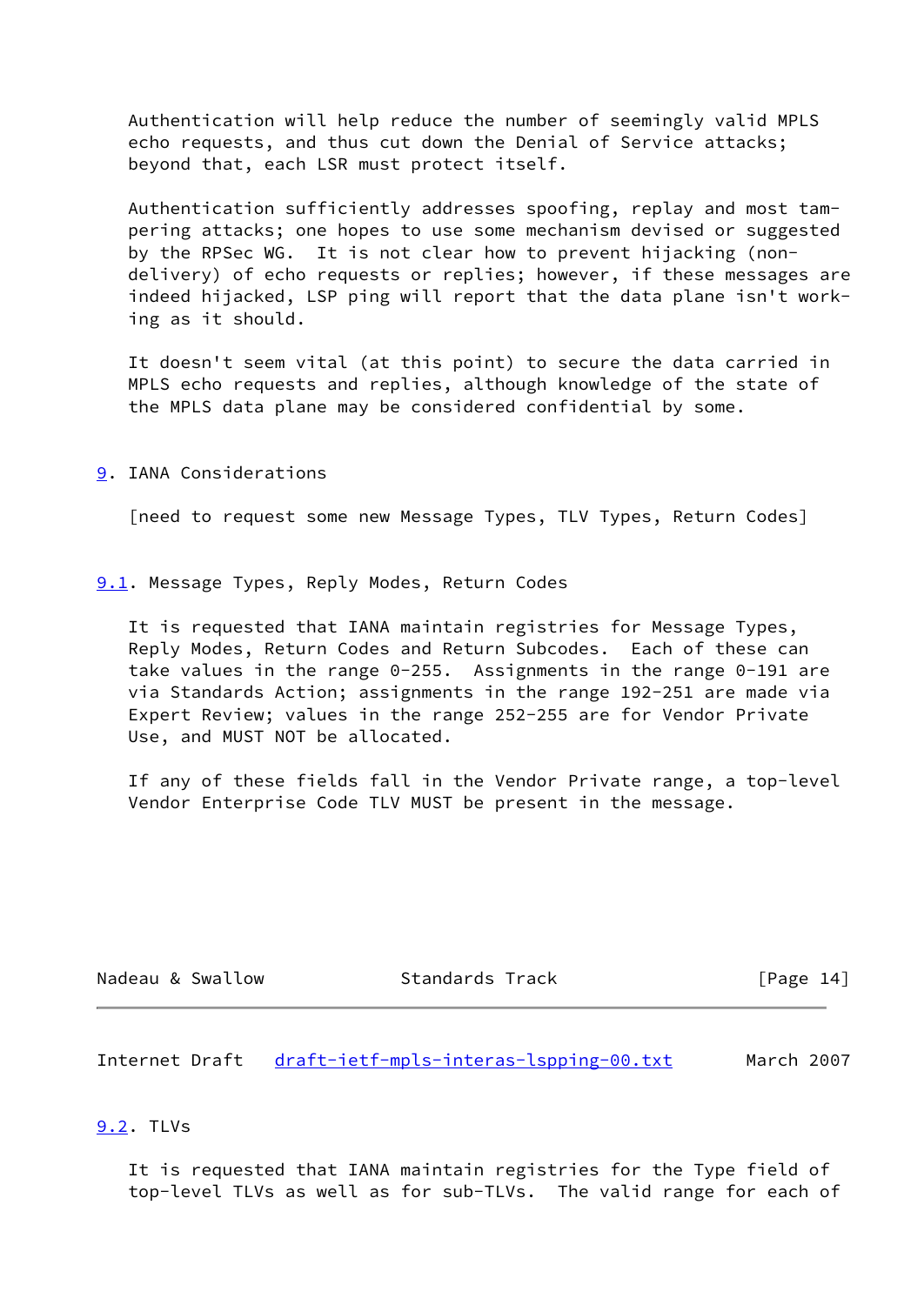these is  $0-65535$ . Assignments in the range  $0-16383$  and  $32768-49161$ are made via Standards Action as defined in [\[RFC2434](https://datatracker.ietf.org/doc/pdf/rfc2434)]; assignments in the range 16384-31743 and 49162-64511 are made via Expert Review (see below); values in the range 31744-32746 and 64512-65535 are for Ven dor Private Use, and MUST NOT be allocated.

 If a TLV or sub-TLV has a Type that falls in the range for Vendor Private Use, the Length MUST be at least 4, and the first four octets MUST be that vendor's SMI Enterprise Code, in network octet order. The rest of the Value field is private to the vendor.

### <span id="page-16-0"></span>[10.](#page-16-0) References

- <span id="page-16-1"></span>[10.1](#page-16-1). Normative References
	- [RFC2119] Bradner, S., "Key words for use in RFCs to Indicate Requirement Levels", [BCP 14](https://datatracker.ietf.org/doc/pdf/bcp14), [RFC 2119,](https://datatracker.ietf.org/doc/pdf/rfc2119) March 1997.
	- [RFC4377] Nadeau, T., Morrow, M., Swallow, G., Allan, D., Matshushima, S., "Operations and Management (OAM) Requirements for Multi-Protocol Label Switched (MPLS) Networks", [RFC 4377,](https://datatracker.ietf.org/doc/pdf/rfc4377) February 2006.
	- [RFC4378] Allan, D., Nadeau, T., "A Framework for Multi-Protocol Label Switching (MPLS) Operations and Management", [RFC 4378](https://datatracker.ietf.org/doc/pdf/rfc4378), February 2006.
	- [RFC4379] Kompella, k., Swallow, G., "Detecting MPLS Data Plane Liveness", [RFC 4379](https://datatracker.ietf.org/doc/pdf/rfc4379), February 2006.

<span id="page-16-2"></span>[10.2](#page-16-2). Informative References

 [RFC2434] Narten, T. and H. Alvestrand, "Guidelines for Writing an IANA Considerations Section in RFCs", [BCP 26](https://datatracker.ietf.org/doc/pdf/bcp26), [RFC 2434](https://datatracker.ietf.org/doc/pdf/rfc2434), October 1998.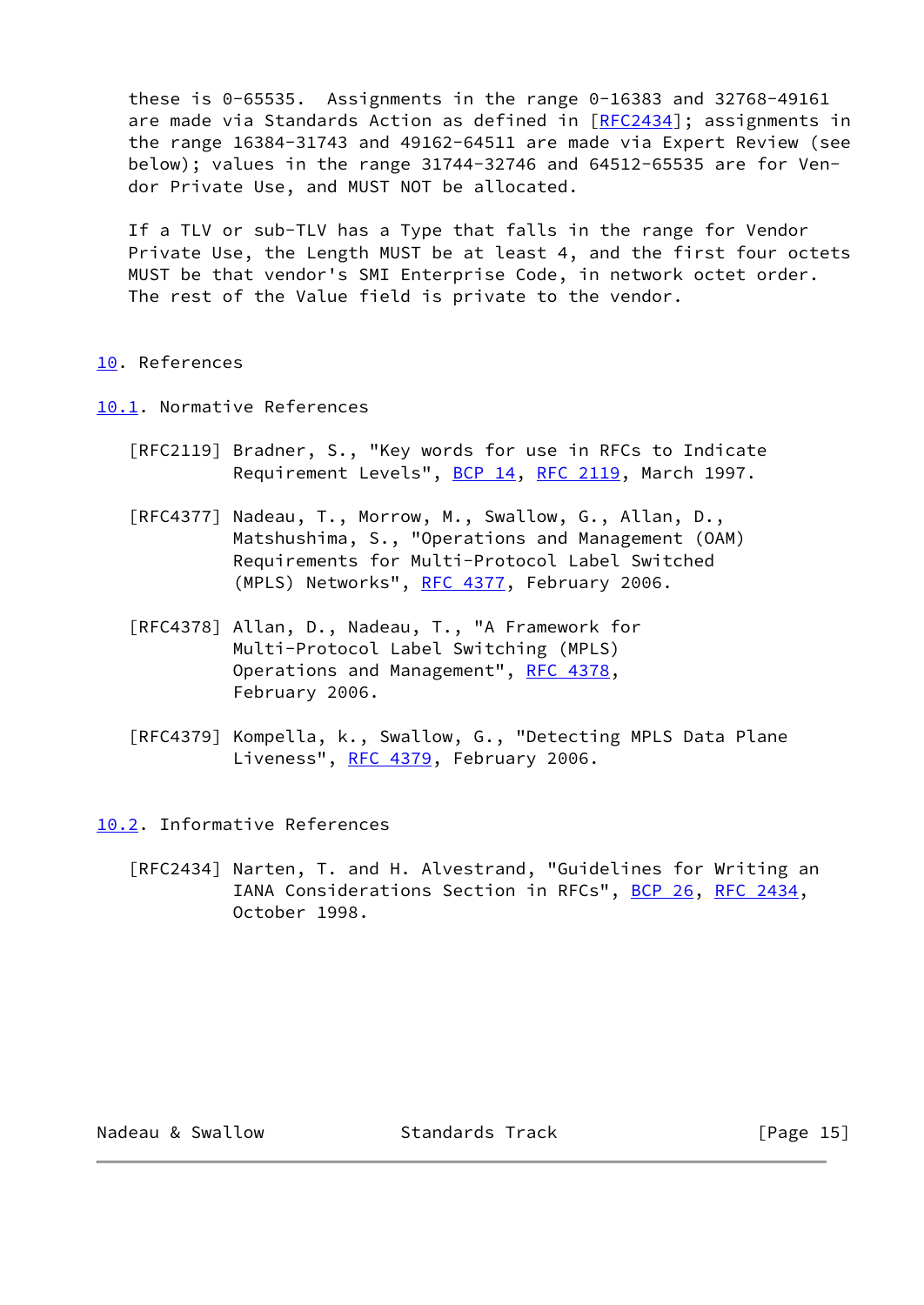#### <span id="page-17-1"></span><span id="page-17-0"></span>[11.](#page-17-0) Acknowledgments

 The authors wish to acknowledge and thank the following individuals for their valuable comments to this document: Azhar Sayeed, Vanson Lim, and Mike Piecuch.

<span id="page-17-2"></span>[12.](#page-17-2) Authors' Addresses

 Thomas D. Nadeau Cisco Systems, Inc. 1414 Massachusetts Ave, Boxboro, MA 01719 Phone: +1.978.936.1470 Email: tnadeau@cisco.com

 George Swallow Cisco Systems 1414 Massachusetts Ave, Boxborough, MA 01719 Phone: +1 978 936 1398 Email: swallow@cisco.com

Intellectual Property

 The IETF takes no position regarding the validity or scope of any Intellectual Property Rights or other rights that might be claimed to pertain to the implementation or use of the technology described in this document or the extent to which any license under such rights might or might not be available; nor does it represent that it has made any independent effort to identify any such rights. Information on the procedures with respect to rights in RFC documents can be found in [BCP 78](https://datatracker.ietf.org/doc/pdf/bcp78) and [BCP 79](https://datatracker.ietf.org/doc/pdf/bcp79).

 Copies of IPR disclosures made to the IETF Secretariat and any assur ances of licenses to be made available, or the result of an attempt made to obtain a general license or permission for the use of such proprietary rights by implementers or users of this specification can be obtained from the IETF on-line IPR repository at <http://www.ietf.org/ipr>.

 The IETF invites any interested party to bring to its attention any copyrights, patents or patent applications, or other proprietary rights that may cover technology that may be required to implement this standard. Please address the information to the IETF at ietf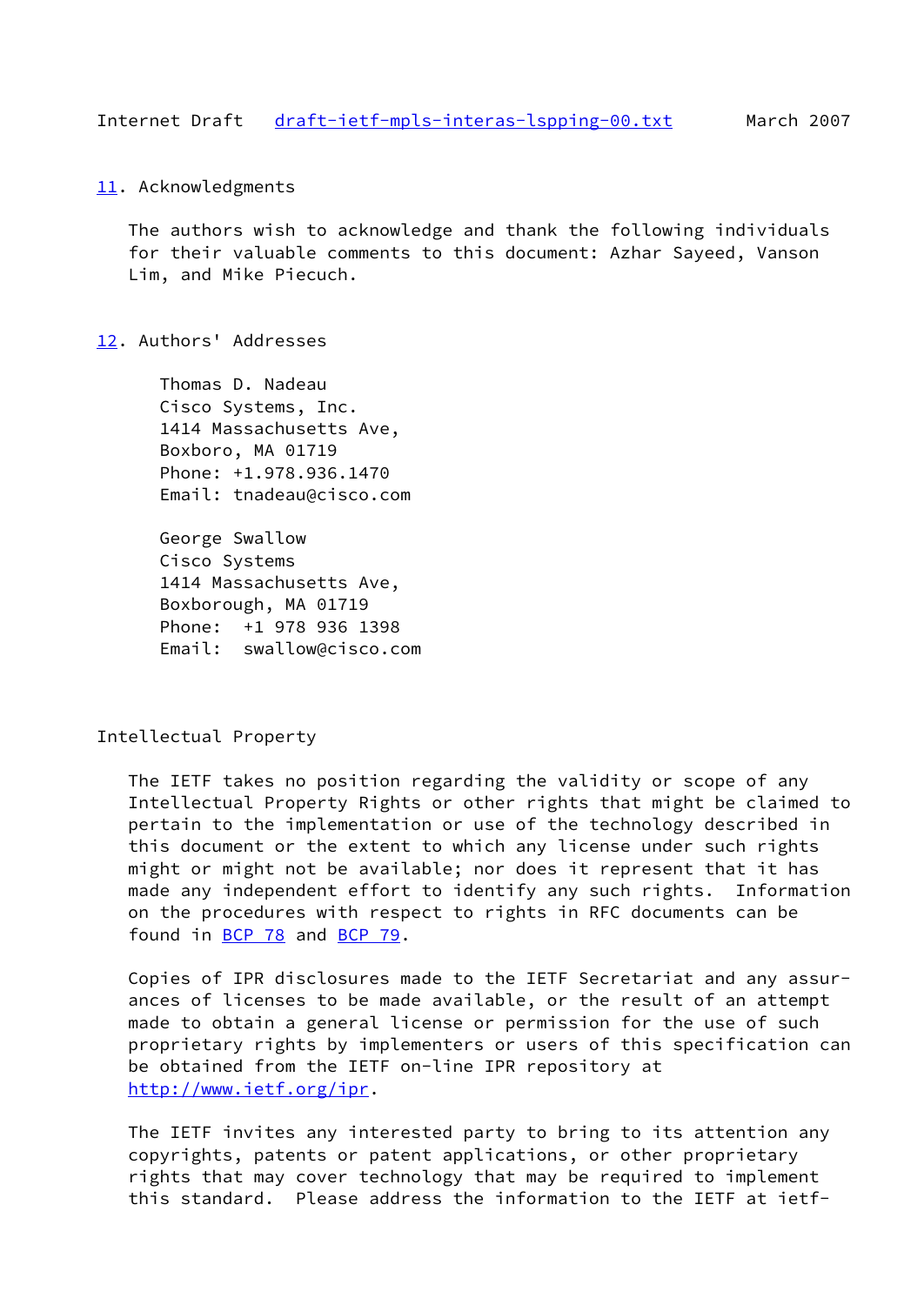Nadeau & Swallow Standards Track [Page 16]

Internet Draft [draft-ietf-mpls-interas-lspping-00.txt](https://datatracker.ietf.org/doc/pdf/draft-ietf-mpls-interas-lspping-00.txt) March 2007

Full Copyright Notice

 Copyright (C) The IETF Trust (2007). This document is subject to the rights, licenses and restrictions contained in [BCP 78](https://datatracker.ietf.org/doc/pdf/bcp78), and except as set forth therein, the authors retain all their rights.

 This document and the information contained herein are provided on an "AS IS" basis and THE CONTRIBUTOR, THE ORGANIZATION HE/SHE REPRESENTS OR IS SPONSORED BY (IF ANY), THE INTERNET SOCIETY, THE IETF TRUST AND THE INTERNET ENGINEERING TASK FORCE DISCLAIM ALL WARRANTIES, EXPRESS OR IMPLIED, INCLUDING BUT NOT LIMITED TO ANY WARRANTY THAT THE USE OF THE INFORMATION HEREIN WILL NOT INFRINGE ANY RIGHTS OR ANY IMPLIED WARRANTIES OF MERCHANTABILITY OR FITNESS FOR A PARTICULAR PURPOSE.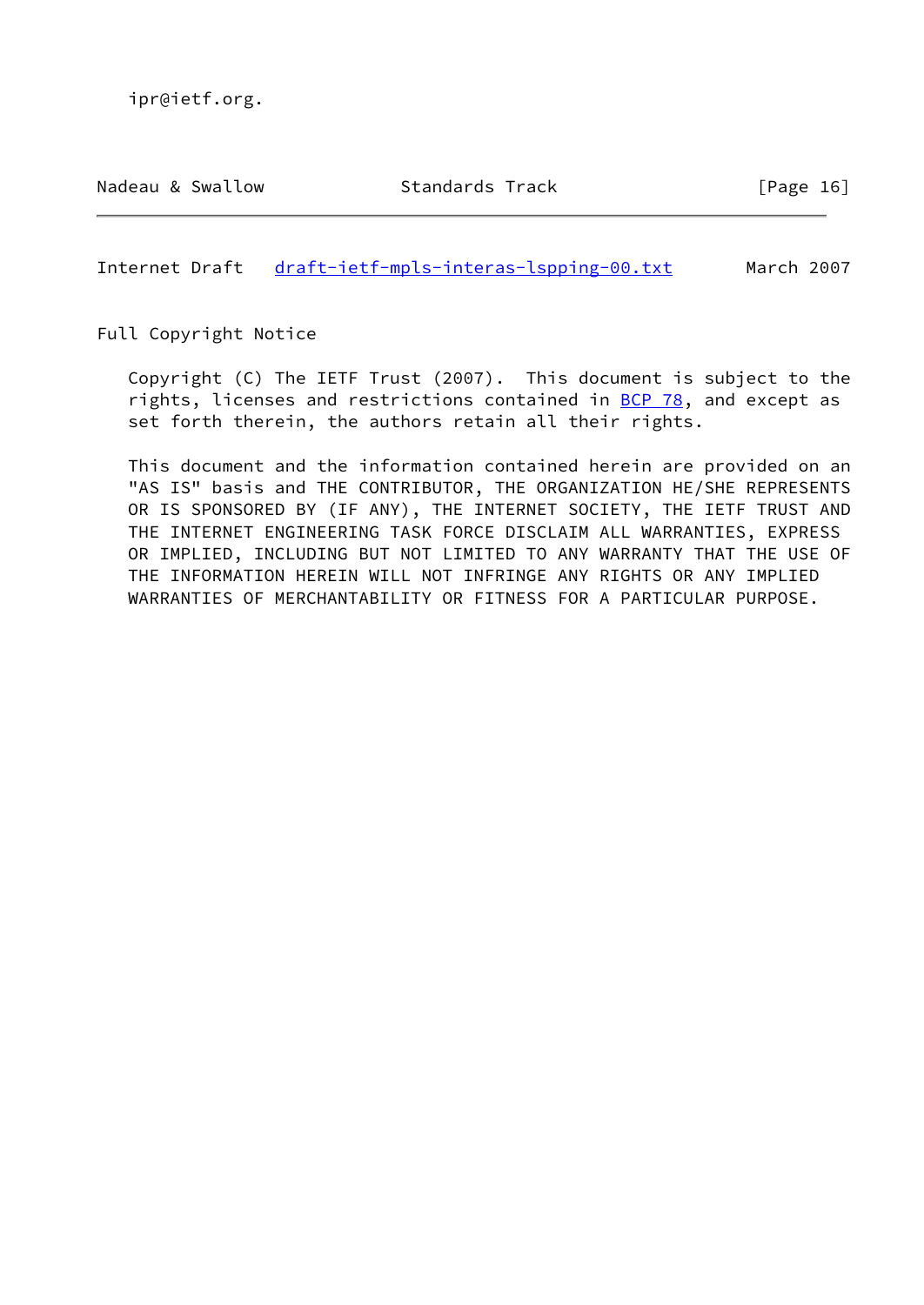|  |  | Nadeau & Swallow |  |
|--|--|------------------|--|
|--|--|------------------|--|

Standards Track [Page 17]

 $\overline{\phantom{a}}$ 

Internet Draft [draft-ietf-mpls-interas-lspping-00.txt](https://datatracker.ietf.org/doc/pdf/draft-ietf-mpls-interas-lspping-00.txt) March 2007